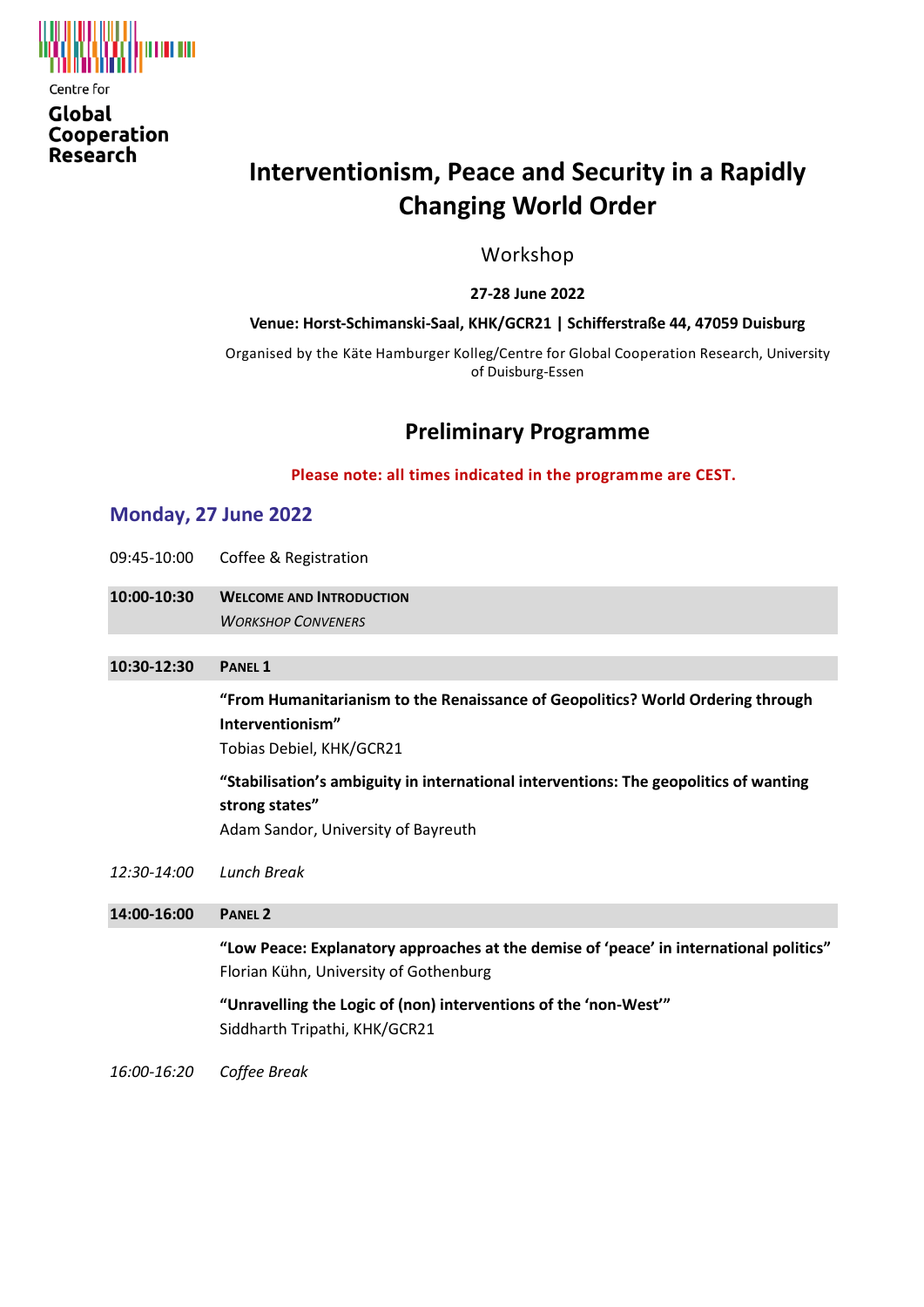

| 16:20-18:20           | <b>PANEL 3</b>                                                                                                                                            |
|-----------------------|-----------------------------------------------------------------------------------------------------------------------------------------------------------|
|                       | "Producing knowledge about interventions as if people mattered"<br>María Martín de Almagro, Ghent University                                              |
|                       | "Peacebuilding in Sierra Leone seen through a feminist lens. Reflections on world<br>ordering through intervention"<br>Patricia Rinck, KHK/GCR21          |
| 19:00                 | <b>Dinner</b>                                                                                                                                             |
|                       |                                                                                                                                                           |
| Tuesday, 28 June 2022 |                                                                                                                                                           |
| 09:45-10:00           | Coffee                                                                                                                                                    |
| 10:00-10:15           | <b>REFLECTION ON DAY 1</b>                                                                                                                                |
| 10:15-12:15           | PANEL <sub>4</sub>                                                                                                                                        |
|                       | "Slow peace: a new imaginary for global governance"<br>Pol Bargués, CIDOB                                                                                 |
|                       | "Global consequences of the Russian war in Ukraine on intervention dynamics beyond<br>Europe"<br>Anna Geis, KHK/GCR21 & Helmut Schmidt University Hamburg |
| 12:15-13:45           | <b>Lunch Break</b>                                                                                                                                        |
| 13:45-15:45           | <b>FURTHER PLANNING AND WRAP-UP</b>                                                                                                                       |